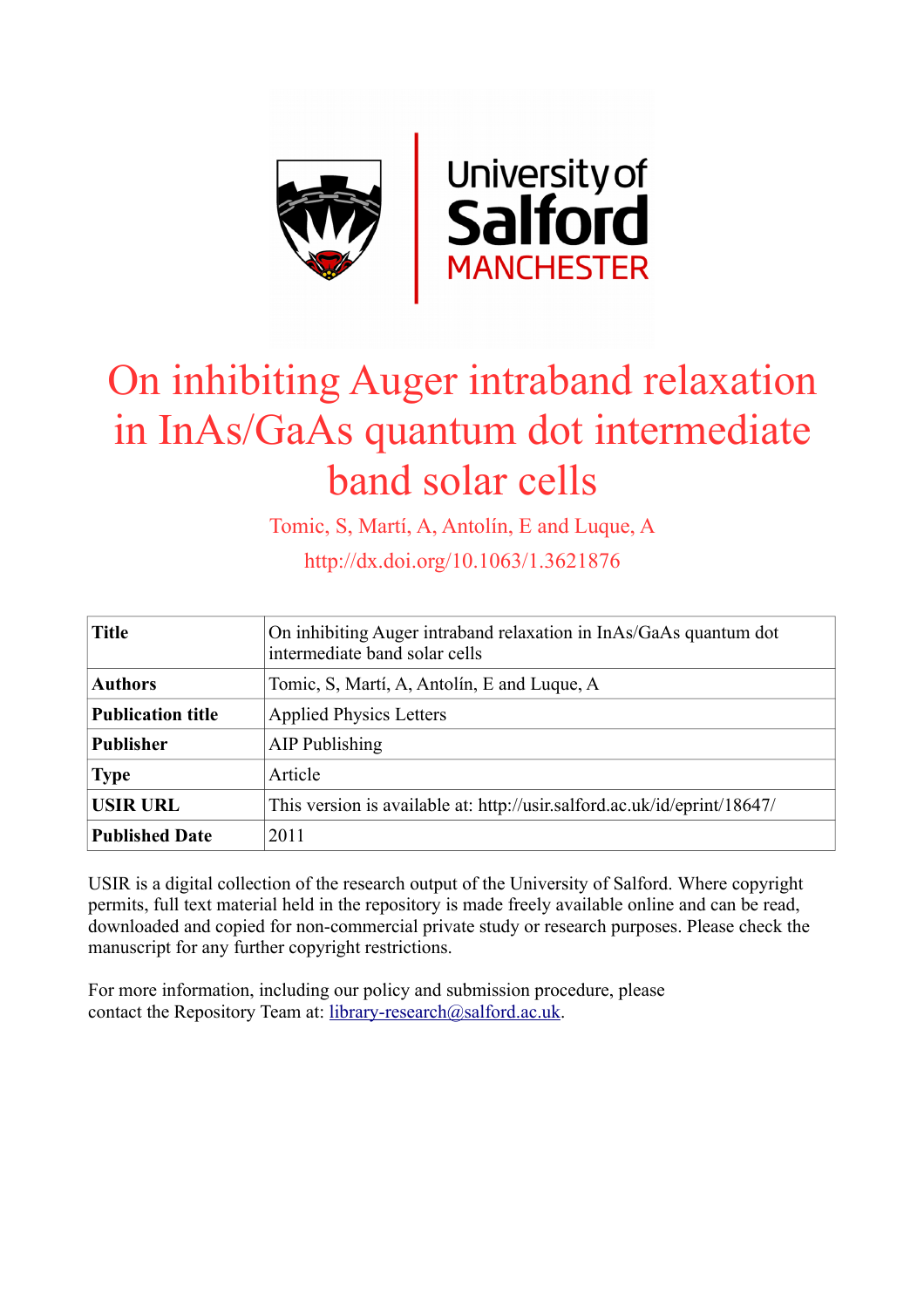## [On inhibiting Auger intraband relaxation in InAs/GaAs quantum dot](http://dx.doi.org/10.1063/1.3621876) [intermediate band solar cells](http://dx.doi.org/10.1063/1.3621876)

Stanko Tomić,<sup>1,a)</sup> Antonio Martí,<sup>2</sup> Elisa Antolín,<sup>2</sup> and Antonio Luque<sup>2</sup>

<sup>1</sup>Joule Physics Laboratory, School of Computing, Science and Engineering, University of Salford, Salford M5 4WT, United Kingdom  $^2$ Instituto de Energía Solar, Universidad Politécnica de Madrid, Ciudad Universitaria sn, Madrid 28040, Spain

(Received 18 May 2011; accepted 2 July 2011; published online 5 August 2011)

The operation of ideal quantum dot intermediate band solar cell requires the largest possible reduction of carrier relaxation from the conduction band to the intermediate band (intraband relaxation) so that it approaches the radiative limit. In this respect, we examine the contribution to this relaxation of Auger related electron cooling non-radiative mechanisms and suggest ways of suppressing them.  $\odot$  2011 American Institute of Physics. [doi[:10.1063/1.3621876](http://dx.doi.org/10.1063/1.3621876)]

The intermediate band solar cell (IBSC) has been proposed as a means to improve efficiency over that of a single gap solar cell.<sup>[1](#page-3-0)</sup> The IBSC comprises the so called "intermediate band material," having an electronic band (intermediate band, IB) inside what otherwise would be a conventional semiconductor bandgap (Fig. 1). We will denote the total bandgap of the semiconductor as  $E_G$ , and its two parts, measured from the centre of the IB, as  $E_L$  and  $E_H$ . To achieve its higher efficiency potential, the IB allows absorption of below-bandgap energy photons on transitions from the valence band (VB) to the IB and from the IB to the conduction band (CB). These absorption processes induce the corresponding carrier generation rates, denoted as  $g_{IV}$  and  $g_{CI}$  in Fig. 1, and these add up to the conventional carrier generation from the VB to the CB denoted as  $g_{CV}$ . Once carriers have been generated, they can also recombine. These recombination processes are denoted as  $r_{XY}$  for recombination taking place between bands  $X$  and  $Y$ . For preserving the output voltage of the cell (equal to the difference of electron and hole quasi-Fermi levels,  $eV = E_{FC} - E_{FV}$ , where e the electron charge), $^2$  $^2$  it is necessary that quasi-Fermi level separation exists between the CB quasi-Fermi level  $(E_{FC})$  and the IB quasi-Fermi level  $(E_{FI})$  and also between the VB quasi-Fermi level  $(E_{FV})$  and  $E_{FI}$ . These are increasingly difficult to achieve as the recombination rates  $r_{IC}$  and  $r_{IV}$ , involving processes other than radiative recombination increase too.

Within the quantum dot  $(QD)$  approach,<sup>[3](#page-3-0)</sup> the IB is cre-ated from the confined electron states of the dots.<sup>[4](#page-3-0)</sup> The shape of the QD confinement potential is schematically indicated using dashed lines in the plot of the simplified bandgap diagram in Fig. 1. Several groups have manufactured QD-IBSCs following this approach $5-9$  and experimentally demonstrated some of the principles of IBSC operation, such as the production of electron-hole pairs by below-bandgap energy photons $10$  or the existence of quasi-Fermi level separation between the CB and  $IB$ .<sup>11</sup> However, the experimental work carried out so far has also allowed identifying the factors that prevent boosting the efficiency of realistic QD- IBSCs above that of single gap solar cells. $12$  Among the factors specific to the QD-IBSC approach, we point to the fast electron relaxation from CB to IB, associated to the recombination process  $r_{CI}$ , which makes difficult maintaining the separation between CB and IB quasi-Fermi levels and, therefore, preserving the cell output voltage. The main mechanisms that increase  $r_{CI}$  above its radiative limit, to be discussed next, are: (a) QD interface recombination, (b) energy transfer to lattice phonons, (c) interband Auger recombination, and (d) intraband-Auger recombination. For reference, the CB-IB radiative decay rate is estimated to be around [13](#page-3-0)0 ns in InAs/GaAs  $QDs$ .<sup>13</sup> Following Shockley-Van Roosbroeck relation, $14$  this relatively large lifetime is the fundamental consequence of the weak absorption associated to the IB-CB transition. QD surface recombination



FIG. 1. (Color online) General structure of an intermediate band solar cell showing the simplified bandgap diagram and the generation recombination processes involved.

a)Author to whom correspondence should be addressed. Electronic mail: s.tomic@salford.ac.uk.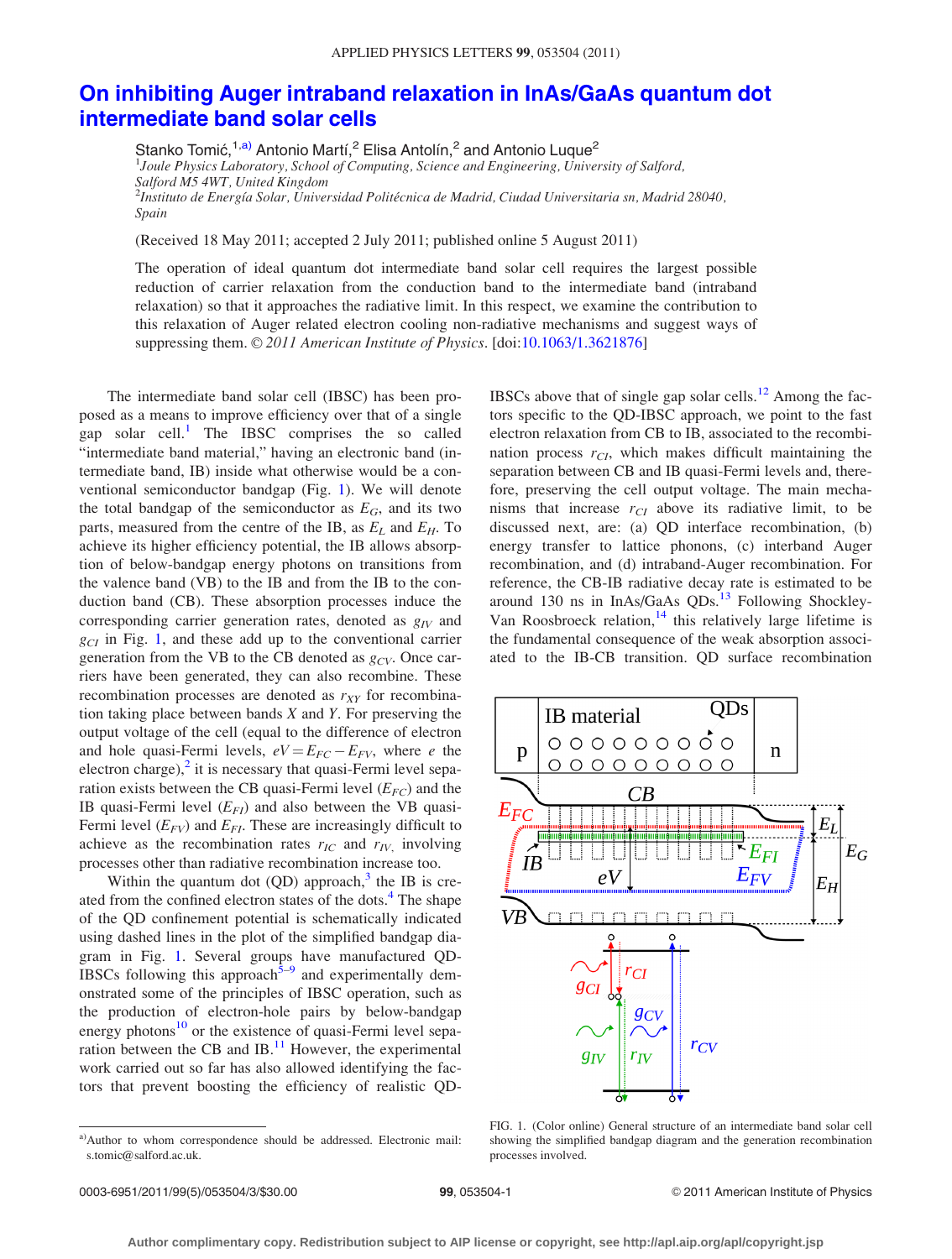(mechanism "a") can be diminished, in principle, when QDs are grown in the Stransky-Krastanov or Volmer-Weber mode since neither method leaves dangling bonds at the dot-barrier interface.<sup>[15](#page-3-0)</sup> Energy transfer to phonons (mechanism "b") is unlikely when  $E_L$  is several times the energy of the lattice phonons (typically a few tens of meV). In fact, recent theoretical considerations $13$  suggest that the typical decay rate for this process is of the order of  $\sim$ 20 ns for  $E_L \approx 0.120$ meV in InAs/GaAs QDs. This is of the same order of magnitude as radiative recombination and would further increase if devices with larger  $E_L$  are manufactured (as the IBSC concept demands).

In the interband Auger process, the energy of an electron in the IB recombining with a hole in the VB is transferred to another electron in the IB, which is promoted higher into the CB, or to another hole in the VB, which is promoted deeper into the VB. Taking again, as an example, the InAs/GaAs QD case, the average decay rate calculated for these processes is in the range  $\sim$ 3–8 ns.<sup>[13](#page-3-0)</sup> Although this decay rate can compete with the radiative mechanisms, it is not expected to be more detrimental for the IBSC performance than the conventional Auger recombination is in silicon solar cells. In particular, if QDs with an increased IB-CB absorption are engineered<sup>[16](#page-3-0)</sup> so that the radiative decay time is decreased, the IB-VB Auger process will not have a major negative effect on IBSC efficiency.

In the InAs/GaAs, QDs electrons are thermalised to  $e_2$ or  $e_1$ , i.e., the *p*-like orbitals, by fast electron-polaron relaxation before reaching the phonon bottleneck imposed by the energy split  $E(e_1) - E(e_0)$  that is of the order of  $\sim 100-150$ meV. Since the hole mass in InAs QDs is much larger than electron mass, confined hole states tend to be more densely spaced than electron states. A hole can come into  $h_0$  state (top of VB) by fast hole-acoustic phonon thermalization. Both processes are on ps time scale. In such a system, the energy transfer can occur when electron relaxes to its ground state  $e_0$  (IB) and transfers the excess energy  $\Delta E = E(e_1) - E(e_0)$  to the hole in its ground state  $h_0$ , exciting it deeper into VB. This is the intraband Auger non-radiative recombination or electron-cooling. To describe this process, we adopt a phenomenological formula for Auger decay rate derived from the standard time dependent perturbation theory and using Fermi's golden rule, $\frac{1}{x}$ 

$$
\frac{1}{\tau_{e-cool}^A} = \frac{2\pi}{\hbar} \sum_n J(h_0, e_1; h_n, e_0) \delta \{\Delta E - [E(h_0) - E(h_n)]\},\tag{1}
$$

where the Coulomb integral reads  $J(h_0, e_1; h_n, e_0)$  $\propto \int d\mathbf{r}_1 \int d\mathbf{r}_2 \psi_{h0}^*(\mathbf{r}_1)\psi_{e1}^*(\mathbf{r}_2)\psi_{hn}(\mathbf{r}_1)\psi_{e0}(\mathbf{r}_2)/|\mathbf{r}_1-\mathbf{r}_2|,$  and  $\{\psi_i\}$  are the single-particle wave functions. The single-particle states are calculated using the 8-band  $\mathbf{k} \cdot \mathbf{p}$  Hamiltonian that takes into account the effects like band mixing, strain, and piezoelectric field, as implemented in the kppw code.<sup>[18](#page-3-0)</sup> In Eq. [\(1\)](#page-3-0), we have used multiple final hole states  $h_n$  where  $n$  includes spin as well, since each final state might give some contribution to the Auger electron cooling rate. To take into account inhomogeneous line broadening due to size-distribution effects, as well as homogeneous line broadening, the  $\delta$  function is replaced by a Gaussian

 $exp[-(x/\sqrt{2}\Gamma)^2]/(\sqrt{2\pi}\Gamma)$ , defined by the phenomenological broadening  $\Gamma = 5$  meV.

The typical decay rate associated to electron cooling process has been calculated to be in the range of  $ps$  (Ref. [13\)](#page-3-0) (in very good agreement with other theoretical and experimental results $19-22$ ), and therefore, it is, in contrast to the cases discussed previously, the mechanism that could jeopardize the  $E_{FC} - E_{FI}$  quasi-Fermi level separation and in turn the voltage preservation in the IBSC. If the excitonic gap between  $e_0$  and  $h_0$  (i.e.,  $E_H$ ) has to be preserved to maintain the good IBSC open circuit voltage, an alternative way to mediate the electron cooling rate is to reduce the overlap between the wave functions that enter Eq. [\(1\).](#page-3-0) We further compare the Auger electron cooling times in realistic InAs/ GaAs QDs with those in an idealised structure in which the valence band offset (VBO) between InAs QD and GaAs barrier is set to zero, i.e., in VB confinement-less structure (Fig. 2). In Figure [3](#page-3-0), we show the Auger electron cooling decay rates for (a) InAs/GaAs QDs and (b) the virtual InAs/GaAs QDs without confinement in the VB. By changing the QD base length from  $b = 15$  to 25 nm, and keeping constant the aspect ratio between the base and height,  $h$ , in the pyramidal QDs to  $b/h = 2$ , we have estimated that  $\tau_{e-{\rm cool}}^{\rm A}$  for InAs/GaAs QD structures changes from 1 ps to 9.4 ps. In the same range of QD sizes for VB confinement-less structures, this time changes from 0.8 ns to 8.2 ns, which represents an increase of three orders of magnitude when compared to the InAs/ GaAs QDs. This strong increase of  $\tau_{e-cool}^{A}$  in structures of type (b) is attributed to the lack of any VB confinement. Lack of the VB confinement induces the strong hole delocalisation and in this way significantly reduces the values of Coulomb integrals  $J$  [in Eq. [\(1\)\]](#page-3-0) and hence decreases the Auger electron cooling decay rate. Using week type-II heterostructures would bring about the same effect. However, IBSC based on the type-II QDs (Refs. [13](#page-3-0) and [23](#page-3-0)) will reduce the absorption coefficient on VB-IB transitions as well. An optimal balance between those two effects, the desirable increase of electron cooling Auger time and the unwanted reduction of the absorption coefficient, is yet to be explored both theoretically and experimentally. The results for the Auger time constant are presented at the single particle level of theory, without full consideration of other electrons or holes in the system.<sup>[17](#page-3-0)</sup> Introducing a proper configuration interaction treatment of the correlation and exchange interaction with already existing particles involved in the Auger cooling process is likely to increase the Auger cooling time.



FIG. 2. (Color online) (a) Intraband Auger electron cooling recombination mechanisms in InAs/GaAs QDs and (b) intraband Auger electron cooling recombination mechanisms in virtual InAs/GaAs QDs with zero valence band offset.